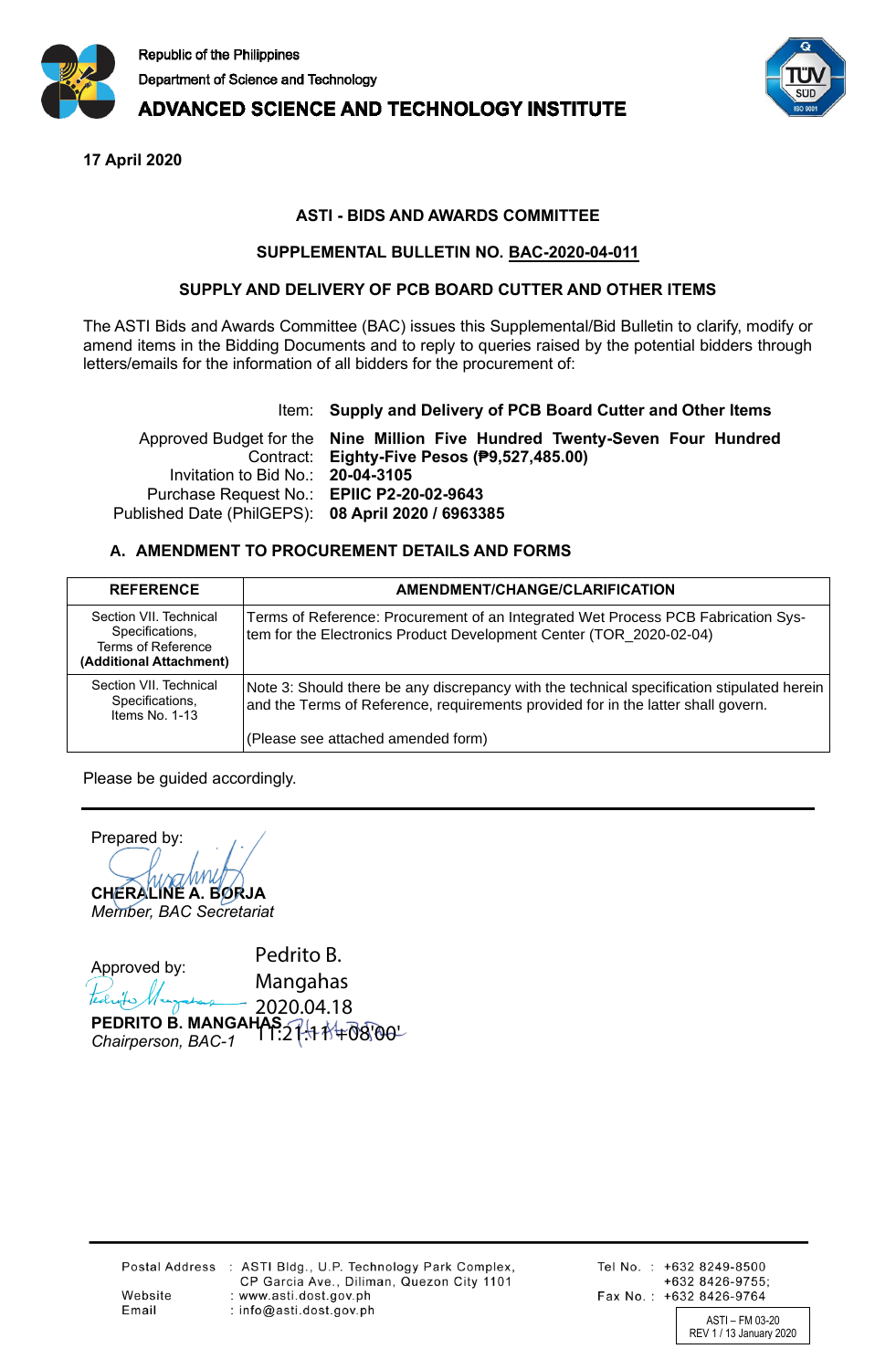**INSTRUCTION TO THE SUPPLIER:** DO NOT LEAVE ANY BLANK. FAILURE TO CONFORM WILL RESULT IN A RATING OF **"FAILED"**. THE DULY ACCOMPLISHED AMENDED FORM MUST BE ATTACHED TO THE ORIGINAL DOCUMENTARY REQUIREMENT, AS PART OF TECHNICAL DOCUMENTS, TO BE SUBMITTED TO THE BIDS AND AWARDS COMMITTEE. BIDDERS ARE ALSO ALLOWED TO AMEND THE ORIGINAL FORMS TO REFLECT THE MODIFICATIONS IN THE SUPPLEMENTAL BULLETIN.

# **Technical Specifications (AMENDED)**

*Bidders must state here either "Comply" or "Not Comply" against each of the individual parameters of each Specification stating the corresponding performance parameter of the equipment offered. Statements of "Comply" or "Not Comply" must be supported by evidence in a Bidders Bid and cross-referenced to that evidence. Evidence shall be in the form of manufacturer's un-amended sales literature, unconditional statements of specification and compliance issued by the manufacturer, samples, independent test data etc., as appropriate. A statement that is not supported by evidence or is subsequently found to be contradicted by the evidence presented will render the Bid under evaluation liable for rejection. A statement either in the Bidders statement of compliance or the supporting evidence that is found to be false either during Bid evaluation, post-qualification or the execution of the Contract may be regarded as fraudulent and render the Bidder or supplier liable for prosecution subject to the provisions of <i>ITB* Clause *Error! Reference source not found. and/or GCC* Clause *Error! Reference source not found.*

| LOT NO.        | <b>TECHNICAL DESCRITION</b>                            | <b>STATEMENT OF</b> |
|----------------|--------------------------------------------------------|---------------------|
|                |                                                        | <b>COMPLIANCE</b>   |
| $\mathbf{1}$   | <b>Supply and Delivery of PCB Board Cutter</b>         |                     |
|                |                                                        |                     |
|                | Note 1: Please refer to attached Terms of Reference    |                     |
|                | (TOR) for the complete scope/specifications.           |                     |
|                | Note 2: The Bidder shall supply all items with the     |                     |
|                | specifications equal to or better than as specified    |                     |
|                | above.                                                 |                     |
|                | Note 3. Should there be any discrepancy with the       |                     |
|                | technical requirement/s stipulated herein and the      |                     |
|                | Terms of Reference, requirement/s provided for in      |                     |
|                | the latter shall govern.                               |                     |
|                |                                                        |                     |
|                | Inclusive of all government fees, taxes and duties.    |                     |
|                | Delivery Date: On or before June 15, 2020              |                     |
|                | Must be delivered to EPDC Bldg., MIRDC Compound,       |                     |
|                | Bicutan, Taguig City                                   |                     |
|                |                                                        |                     |
| $\overline{2}$ | <b>Supply and Delivery of Brush Cleaning Equipment</b> |                     |
|                |                                                        |                     |
|                | Note 1: Please refer to attached Terms of Reference    |                     |
|                | (TOR) for the complete scope/specifications.           |                     |
|                | Note 2: The Bidder shall supply all items with the     |                     |
|                | specifications equal to or better than as specified    |                     |
|                | above.                                                 |                     |
|                | Note 3. Should there be any discrepancy with the       |                     |
|                | technical requirement/s stipulated herein and the      |                     |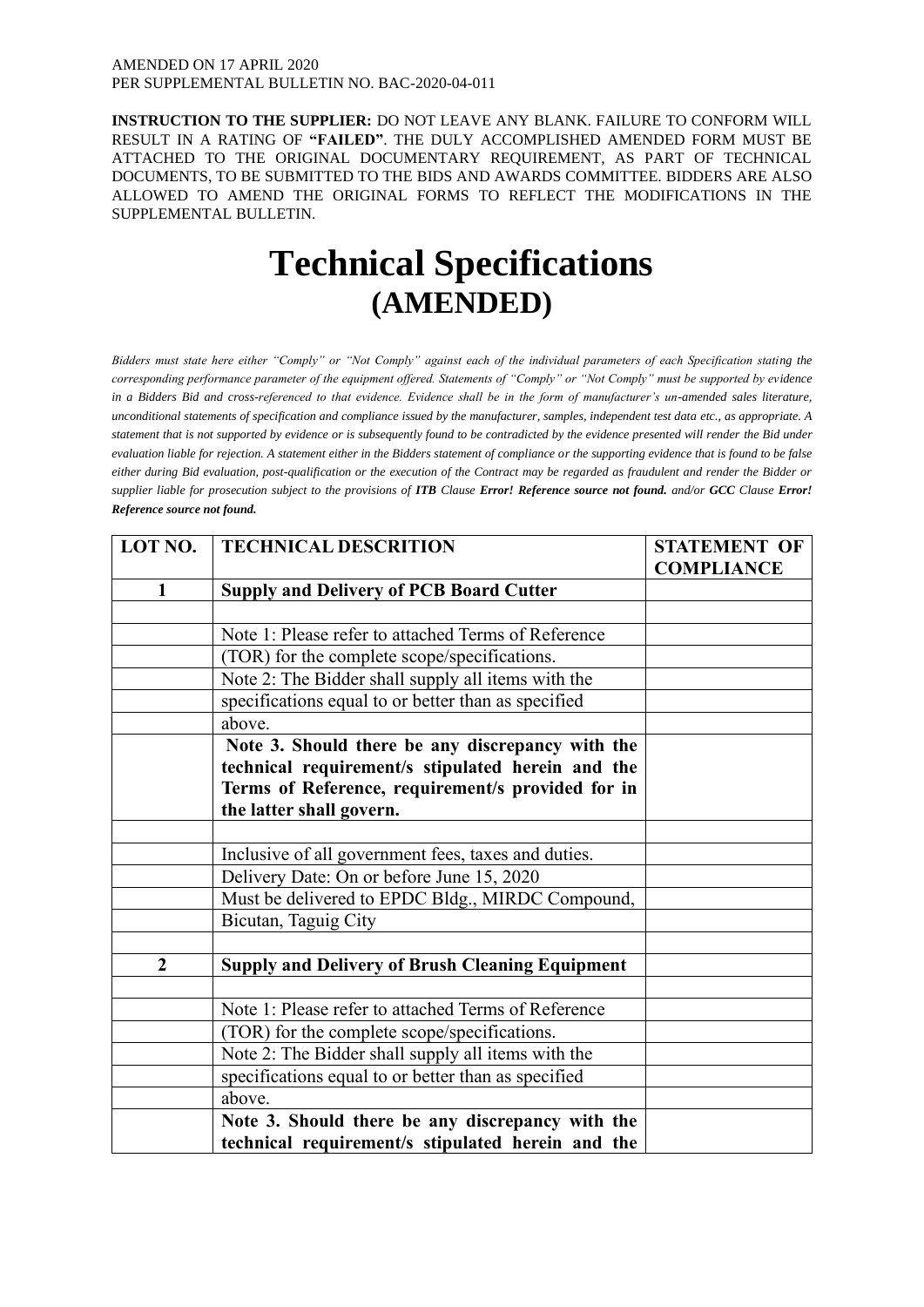|                         | Terms of Reference, requirement/s provided for in<br>the latter shall govern.                                                                                                                                                                                                                                                                                                                                                                                                                                                                                                                                                                                                                                                                                                                                                                                                                                                          |  |
|-------------------------|----------------------------------------------------------------------------------------------------------------------------------------------------------------------------------------------------------------------------------------------------------------------------------------------------------------------------------------------------------------------------------------------------------------------------------------------------------------------------------------------------------------------------------------------------------------------------------------------------------------------------------------------------------------------------------------------------------------------------------------------------------------------------------------------------------------------------------------------------------------------------------------------------------------------------------------|--|
|                         |                                                                                                                                                                                                                                                                                                                                                                                                                                                                                                                                                                                                                                                                                                                                                                                                                                                                                                                                        |  |
|                         | Inclusive of all government fees, taxes and duties.                                                                                                                                                                                                                                                                                                                                                                                                                                                                                                                                                                                                                                                                                                                                                                                                                                                                                    |  |
|                         | Delivery Date: On or before June 15, 2020                                                                                                                                                                                                                                                                                                                                                                                                                                                                                                                                                                                                                                                                                                                                                                                                                                                                                              |  |
|                         |                                                                                                                                                                                                                                                                                                                                                                                                                                                                                                                                                                                                                                                                                                                                                                                                                                                                                                                                        |  |
|                         | Must be delivered to EPDC Bldg., MIRDC Compound,                                                                                                                                                                                                                                                                                                                                                                                                                                                                                                                                                                                                                                                                                                                                                                                                                                                                                       |  |
|                         | Bicutan, Taguig City                                                                                                                                                                                                                                                                                                                                                                                                                                                                                                                                                                                                                                                                                                                                                                                                                                                                                                                   |  |
|                         |                                                                                                                                                                                                                                                                                                                                                                                                                                                                                                                                                                                                                                                                                                                                                                                                                                                                                                                                        |  |
| $\mathbf{3}$            | Supply and Delivery of CNC-drilling and Contour<br><b>Routing Equipment</b>                                                                                                                                                                                                                                                                                                                                                                                                                                                                                                                                                                                                                                                                                                                                                                                                                                                            |  |
|                         |                                                                                                                                                                                                                                                                                                                                                                                                                                                                                                                                                                                                                                                                                                                                                                                                                                                                                                                                        |  |
|                         | Note 1: Please refer to attached Terms of Reference                                                                                                                                                                                                                                                                                                                                                                                                                                                                                                                                                                                                                                                                                                                                                                                                                                                                                    |  |
|                         | (TOR) for the complete scope/specifications.                                                                                                                                                                                                                                                                                                                                                                                                                                                                                                                                                                                                                                                                                                                                                                                                                                                                                           |  |
|                         | Note 2: The Bidder shall supply all items with the                                                                                                                                                                                                                                                                                                                                                                                                                                                                                                                                                                                                                                                                                                                                                                                                                                                                                     |  |
|                         |                                                                                                                                                                                                                                                                                                                                                                                                                                                                                                                                                                                                                                                                                                                                                                                                                                                                                                                                        |  |
|                         | specifications equal to or better than as specified<br>above.                                                                                                                                                                                                                                                                                                                                                                                                                                                                                                                                                                                                                                                                                                                                                                                                                                                                          |  |
|                         |                                                                                                                                                                                                                                                                                                                                                                                                                                                                                                                                                                                                                                                                                                                                                                                                                                                                                                                                        |  |
|                         | Note 3. Should there be any discrepancy with the                                                                                                                                                                                                                                                                                                                                                                                                                                                                                                                                                                                                                                                                                                                                                                                                                                                                                       |  |
|                         | technical requirement/s stipulated herein and the                                                                                                                                                                                                                                                                                                                                                                                                                                                                                                                                                                                                                                                                                                                                                                                                                                                                                      |  |
|                         |                                                                                                                                                                                                                                                                                                                                                                                                                                                                                                                                                                                                                                                                                                                                                                                                                                                                                                                                        |  |
|                         |                                                                                                                                                                                                                                                                                                                                                                                                                                                                                                                                                                                                                                                                                                                                                                                                                                                                                                                                        |  |
|                         |                                                                                                                                                                                                                                                                                                                                                                                                                                                                                                                                                                                                                                                                                                                                                                                                                                                                                                                                        |  |
|                         |                                                                                                                                                                                                                                                                                                                                                                                                                                                                                                                                                                                                                                                                                                                                                                                                                                                                                                                                        |  |
|                         |                                                                                                                                                                                                                                                                                                                                                                                                                                                                                                                                                                                                                                                                                                                                                                                                                                                                                                                                        |  |
|                         |                                                                                                                                                                                                                                                                                                                                                                                                                                                                                                                                                                                                                                                                                                                                                                                                                                                                                                                                        |  |
|                         |                                                                                                                                                                                                                                                                                                                                                                                                                                                                                                                                                                                                                                                                                                                                                                                                                                                                                                                                        |  |
|                         |                                                                                                                                                                                                                                                                                                                                                                                                                                                                                                                                                                                                                                                                                                                                                                                                                                                                                                                                        |  |
| $\overline{\mathbf{4}}$ |                                                                                                                                                                                                                                                                                                                                                                                                                                                                                                                                                                                                                                                                                                                                                                                                                                                                                                                                        |  |
|                         |                                                                                                                                                                                                                                                                                                                                                                                                                                                                                                                                                                                                                                                                                                                                                                                                                                                                                                                                        |  |
|                         |                                                                                                                                                                                                                                                                                                                                                                                                                                                                                                                                                                                                                                                                                                                                                                                                                                                                                                                                        |  |
|                         |                                                                                                                                                                                                                                                                                                                                                                                                                                                                                                                                                                                                                                                                                                                                                                                                                                                                                                                                        |  |
|                         |                                                                                                                                                                                                                                                                                                                                                                                                                                                                                                                                                                                                                                                                                                                                                                                                                                                                                                                                        |  |
|                         |                                                                                                                                                                                                                                                                                                                                                                                                                                                                                                                                                                                                                                                                                                                                                                                                                                                                                                                                        |  |
|                         |                                                                                                                                                                                                                                                                                                                                                                                                                                                                                                                                                                                                                                                                                                                                                                                                                                                                                                                                        |  |
|                         |                                                                                                                                                                                                                                                                                                                                                                                                                                                                                                                                                                                                                                                                                                                                                                                                                                                                                                                                        |  |
|                         |                                                                                                                                                                                                                                                                                                                                                                                                                                                                                                                                                                                                                                                                                                                                                                                                                                                                                                                                        |  |
|                         |                                                                                                                                                                                                                                                                                                                                                                                                                                                                                                                                                                                                                                                                                                                                                                                                                                                                                                                                        |  |
|                         |                                                                                                                                                                                                                                                                                                                                                                                                                                                                                                                                                                                                                                                                                                                                                                                                                                                                                                                                        |  |
|                         |                                                                                                                                                                                                                                                                                                                                                                                                                                                                                                                                                                                                                                                                                                                                                                                                                                                                                                                                        |  |
|                         |                                                                                                                                                                                                                                                                                                                                                                                                                                                                                                                                                                                                                                                                                                                                                                                                                                                                                                                                        |  |
|                         |                                                                                                                                                                                                                                                                                                                                                                                                                                                                                                                                                                                                                                                                                                                                                                                                                                                                                                                                        |  |
|                         |                                                                                                                                                                                                                                                                                                                                                                                                                                                                                                                                                                                                                                                                                                                                                                                                                                                                                                                                        |  |
|                         |                                                                                                                                                                                                                                                                                                                                                                                                                                                                                                                                                                                                                                                                                                                                                                                                                                                                                                                                        |  |
|                         | Terms of Reference, requirement/s provided for in<br>the latter shall govern.<br>Inclusive of all government fees, taxes and duties.<br>Delivery Date: On or before June 15, 2020<br>Must be delivered to EPDC Bldg., MIRDC Compound,<br>Bicutan, Taguig City<br>Supply and Delivery of Through Hole Plating<br><b>Machine</b><br>Note 1: Please refer to attached Terms of Reference<br>(TOR) for the complete scope/specifications.<br>Note 2: The Bidder shall supply all items with the<br>specifications equal to or better than as specified<br>above.<br>Note 3. Should there be any discrepancy with the<br>technical requirement/s stipulated herein and the<br>Terms of Reference, requirement/s provided for in<br>the latter shall govern.<br>Inclusive of all government fees, taxes and duties.<br>Delivery Date: On or before June 15, 2020<br>Must be delivered to EPDC Bldg., MIRDC Compound,<br>Bicutan, Taguig City |  |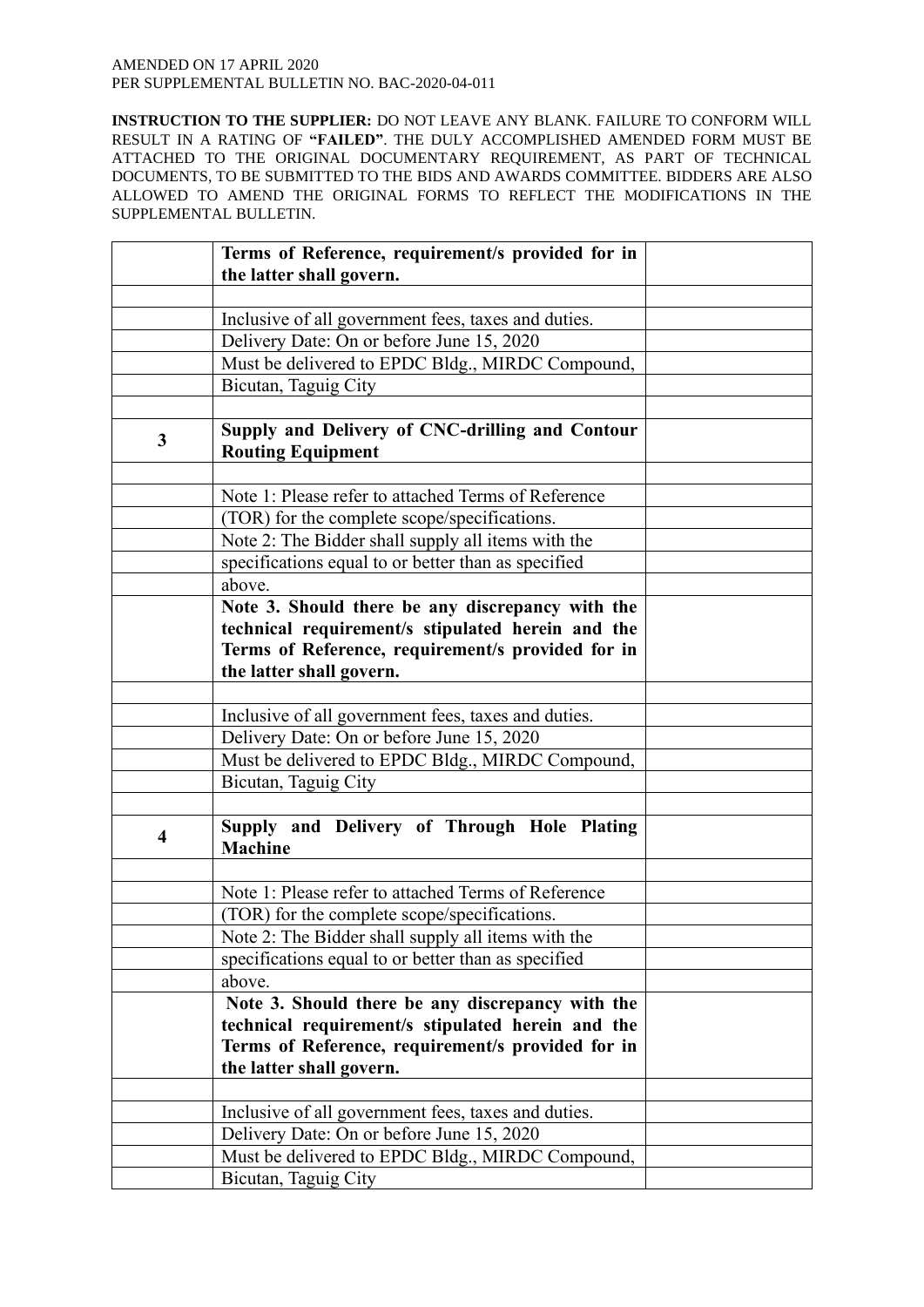| 5              | <b>Supply and Delivery of Dry Film Laminator</b>     |  |
|----------------|------------------------------------------------------|--|
|                |                                                      |  |
|                | Note 1: Please refer to attached Terms of Reference  |  |
|                | (TOR) for the complete scope/specifications.         |  |
|                | Note 2: The Bidder shall supply all items with the   |  |
|                | specifications equal to or better than as specified  |  |
|                | above.                                               |  |
|                | Note 3. Should there be any discrepancy with the     |  |
|                | technical requirement/s stipulated herein and the    |  |
|                | Terms of Reference, requirement/s provided for in    |  |
|                | the latter shall govern.                             |  |
|                |                                                      |  |
|                | Inclusive of all government fees, taxes and duties.  |  |
|                | Delivery Date: On or before June 15, 2020            |  |
|                | Must be delivered to EPDC Bldg., MIRDC Compound,     |  |
|                | Bicutan, Taguig City                                 |  |
|                |                                                      |  |
| 6              | <b>Supply and Delivery of PCB Developing Machine</b> |  |
|                |                                                      |  |
|                | Note 1: Please refer to attached Terms of Reference  |  |
|                | (TOR) for the complete scope/specifications.         |  |
|                | Note 2: The Bidder shall supply all items with the   |  |
|                | specifications equal to or better than as specified  |  |
|                | above.                                               |  |
|                | Note 3. Should there be any discrepancy with the     |  |
|                | technical requirement/s stipulated herein and the    |  |
|                | Terms of Reference, requirement/s provided for in    |  |
|                | the latter shall govern.                             |  |
|                |                                                      |  |
|                | Inclusive of all government fees, taxes and duties.  |  |
|                | Delivery Date: On or before June 15, 2020            |  |
|                | Must be delivered to EPDC Bldg., MIRDC Compound,     |  |
|                | Bicutan, Taguig City                                 |  |
|                |                                                      |  |
| $\overline{7}$ | <b>Supply and Delivery of PCB Etching Machine</b>    |  |
|                |                                                      |  |
|                | Note 1: Please refer to attached Terms of Reference  |  |
|                | (TOR) for the complete scope/specifications.         |  |
|                | Note 2: The Bidder shall supply all items with the   |  |
|                | specifications equal to or better than as specified  |  |
|                | above.                                               |  |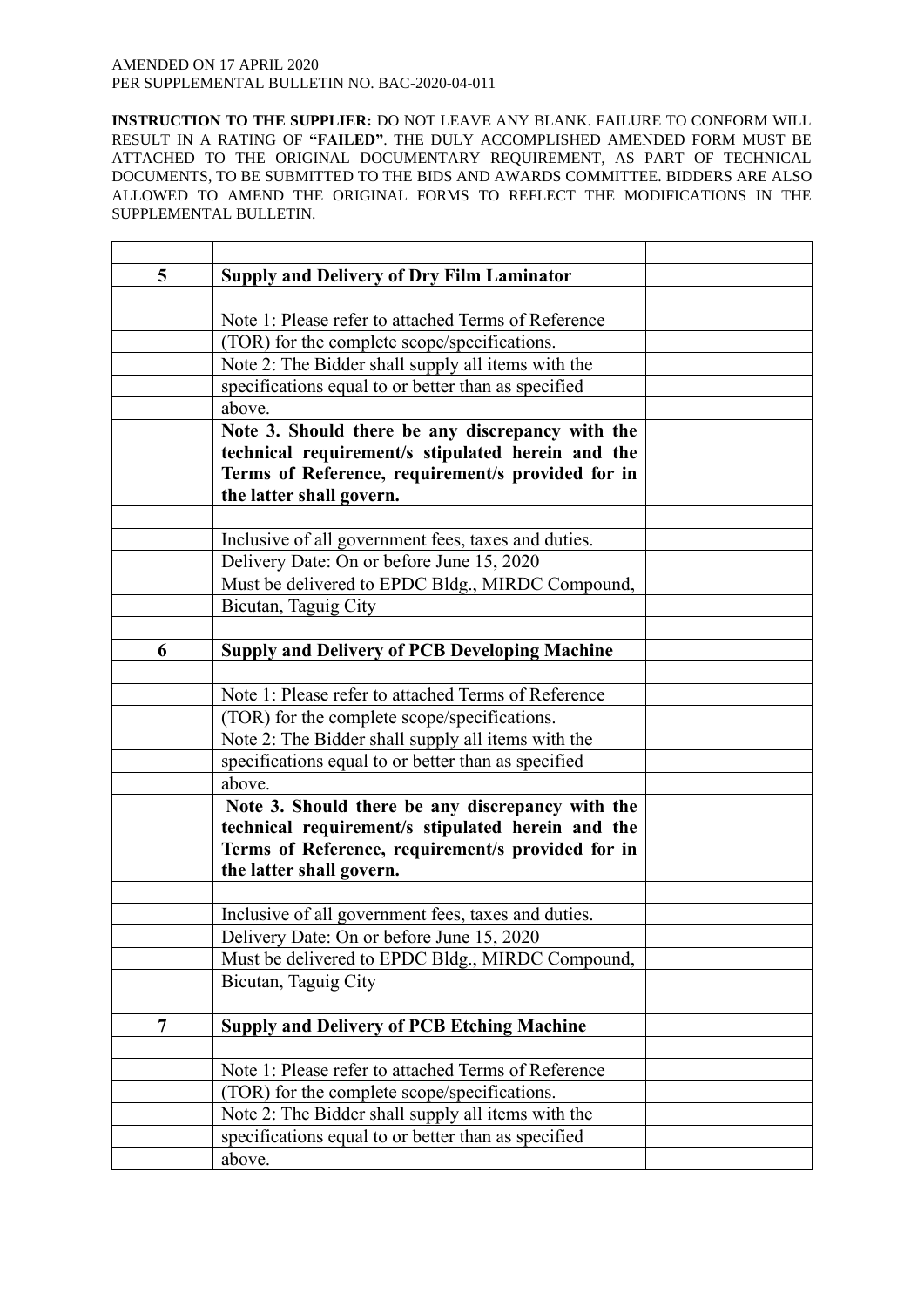|   | Note 3. Should there be any discrepancy with the    |  |
|---|-----------------------------------------------------|--|
|   | technical requirement/s stipulated herein and the   |  |
|   | Terms of Reference, requirement/s provided for in   |  |
|   | the latter shall govern.                            |  |
|   | Inclusive of all government fees, taxes and duties. |  |
|   | Delivery Date: On or before June 15, 2020           |  |
|   | Must be delivered to EPDC Bldg., MIRDC Compound,    |  |
|   | Bicutan, Taguig City                                |  |
|   |                                                     |  |
| 8 | <b>Supply and Delivery of PCB Stripping Machine</b> |  |
|   |                                                     |  |
|   | Note 1: Please refer to attached Terms of Reference |  |
|   | (TOR) for the complete scope/specifications.        |  |
|   | Note 2: The Bidder shall supply all items with the  |  |
|   | specifications equal to or better than as specified |  |
|   | above.                                              |  |
|   | Note 3. Should there be any discrepancy with the    |  |
|   | technical requirement/s stipulated herein and the   |  |
|   | Terms of Reference, requirement/s provided for in   |  |
|   | the latter shall govern.                            |  |
|   |                                                     |  |
|   | Inclusive of all government fees, taxes and duties. |  |
|   | Delivery Date: On or before June 15, 2020           |  |
|   | Must be delivered to EPDC Bldg., MIRDC Compound,    |  |
|   | Bicutan, Taguig City                                |  |
|   |                                                     |  |
| 9 | <b>Supply and Delivery of PCB Exposure Unit</b>     |  |
|   |                                                     |  |
|   | Note 1: Please refer to attached Terms of Reference |  |
|   | (TOR) for the complete scope/specifications.        |  |
|   | Note 2: The Bidder shall supply all items with the  |  |
|   | specifications equal to or better than as specified |  |
|   | above.                                              |  |
|   | Note 3. Should there be any discrepancy with the    |  |
|   | technical requirement/s stipulated herein and the   |  |
|   | Terms of Reference, requirement/s provided for in   |  |
|   | the latter shall govern.                            |  |
|   |                                                     |  |
|   | Inclusive of all government fees, taxes and duties. |  |
|   | Delivery Date: On or before June 15, 2020           |  |
|   | Must be delivered to EPDC Bldg., MIRDC Compound,    |  |
|   | Bicutan, Taguig City                                |  |
|   |                                                     |  |
|   |                                                     |  |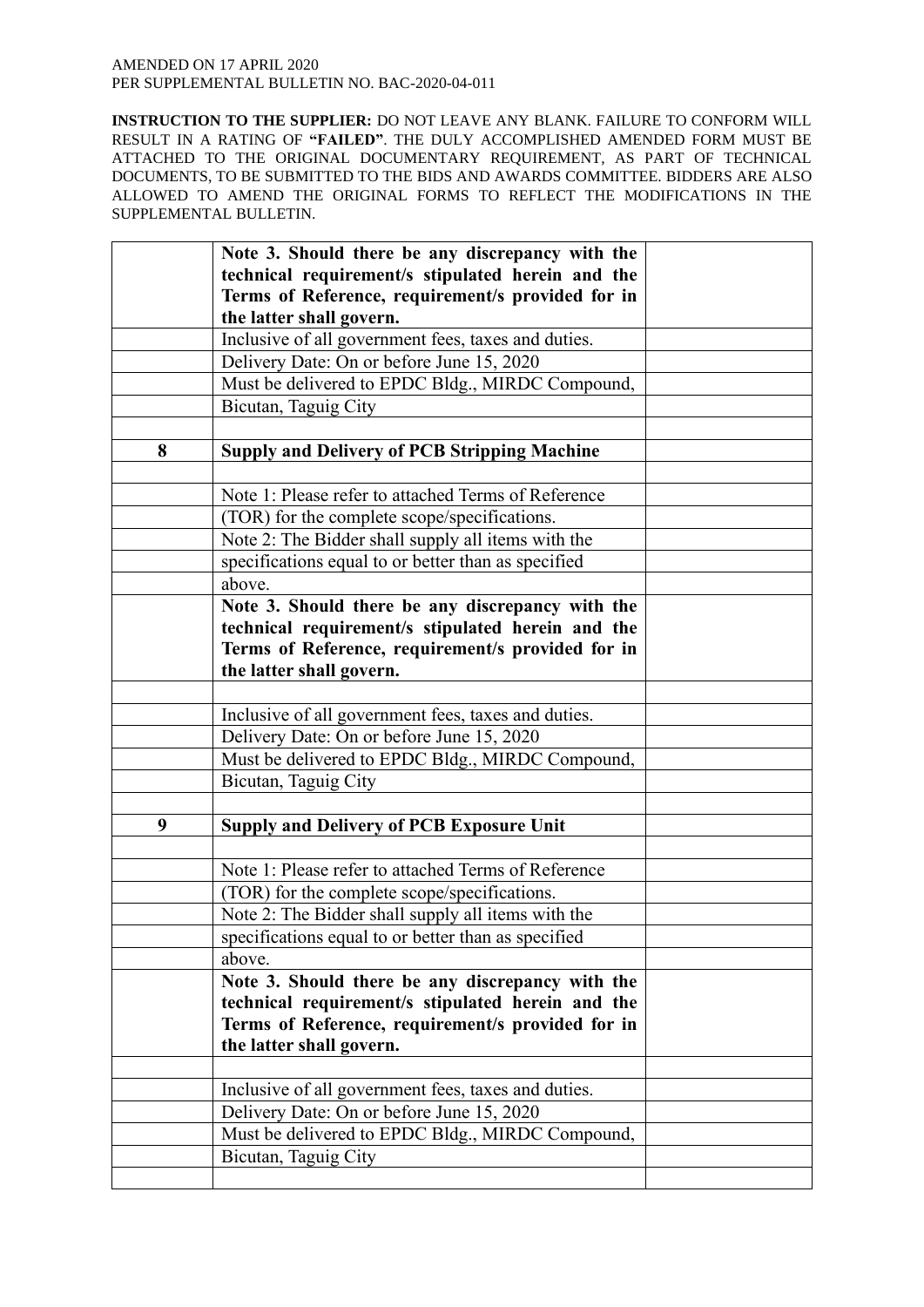| 10 | <b>Supply and Delivery of Photoplotter</b>                                                                                                                                             |  |
|----|----------------------------------------------------------------------------------------------------------------------------------------------------------------------------------------|--|
|    |                                                                                                                                                                                        |  |
|    | Note 1: Please refer to attached Terms of Reference                                                                                                                                    |  |
|    | (TOR) for the complete scope/specifications.                                                                                                                                           |  |
|    | Note 2: The Bidder shall supply all items with the                                                                                                                                     |  |
|    | specifications equal to or better than as specified                                                                                                                                    |  |
|    | above.                                                                                                                                                                                 |  |
|    | Note 3. Should there be any discrepancy with the<br>technical requirement/s stipulated herein and the<br>Terms of Reference, requirement/s provided for in<br>the latter shall govern. |  |
|    |                                                                                                                                                                                        |  |
|    | Inclusive of all government fees, taxes and duties.                                                                                                                                    |  |
|    | Delivery Date: On or before June 15, 2020                                                                                                                                              |  |
|    | Must be delivered to EPDC Bldg., MIRDC Compound,                                                                                                                                       |  |
|    | Bicutan, Taguig City                                                                                                                                                                   |  |
|    |                                                                                                                                                                                        |  |
| 11 | Supply and Delivery of One (1) Lot Recirculating<br><b>Wastewater Treatment</b>                                                                                                        |  |
|    |                                                                                                                                                                                        |  |
|    | Note 1: Please refer to attached Terms of Reference                                                                                                                                    |  |
|    | (TOR) for the complete scope/specifications.                                                                                                                                           |  |
|    | Note 2: The Bidder shall supply all items with the                                                                                                                                     |  |
|    | specifications equal to or better than as specified                                                                                                                                    |  |
|    | above.                                                                                                                                                                                 |  |
|    | Note 3. Should there be any discrepancy with the<br>technical requirement/s stipulated herein and the<br>Terms of Reference, requirement/s provided for in<br>the latter shall govern. |  |
|    |                                                                                                                                                                                        |  |
|    | Inclusive of all government fees, taxes and duties.<br>Delivery Date: On or before June 15, 2020                                                                                       |  |
|    | Must be delivered to EPDC Bldg., MIRDC Compound,                                                                                                                                       |  |
|    | Bicutan, Taguig City                                                                                                                                                                   |  |
|    |                                                                                                                                                                                        |  |
| 12 | Supply and Delivery of Surface Finish Chemical<br><b>Nickel and Gold (ENIG)</b>                                                                                                        |  |
|    |                                                                                                                                                                                        |  |
|    | Note 1: Please refer to attached Terms of Reference                                                                                                                                    |  |
|    | (TOR) for the complete scope/specifications.                                                                                                                                           |  |
|    | Note 2: The Bidder shall supply all items with the                                                                                                                                     |  |
|    | specifications equal to or better than as specified                                                                                                                                    |  |
|    | above.                                                                                                                                                                                 |  |